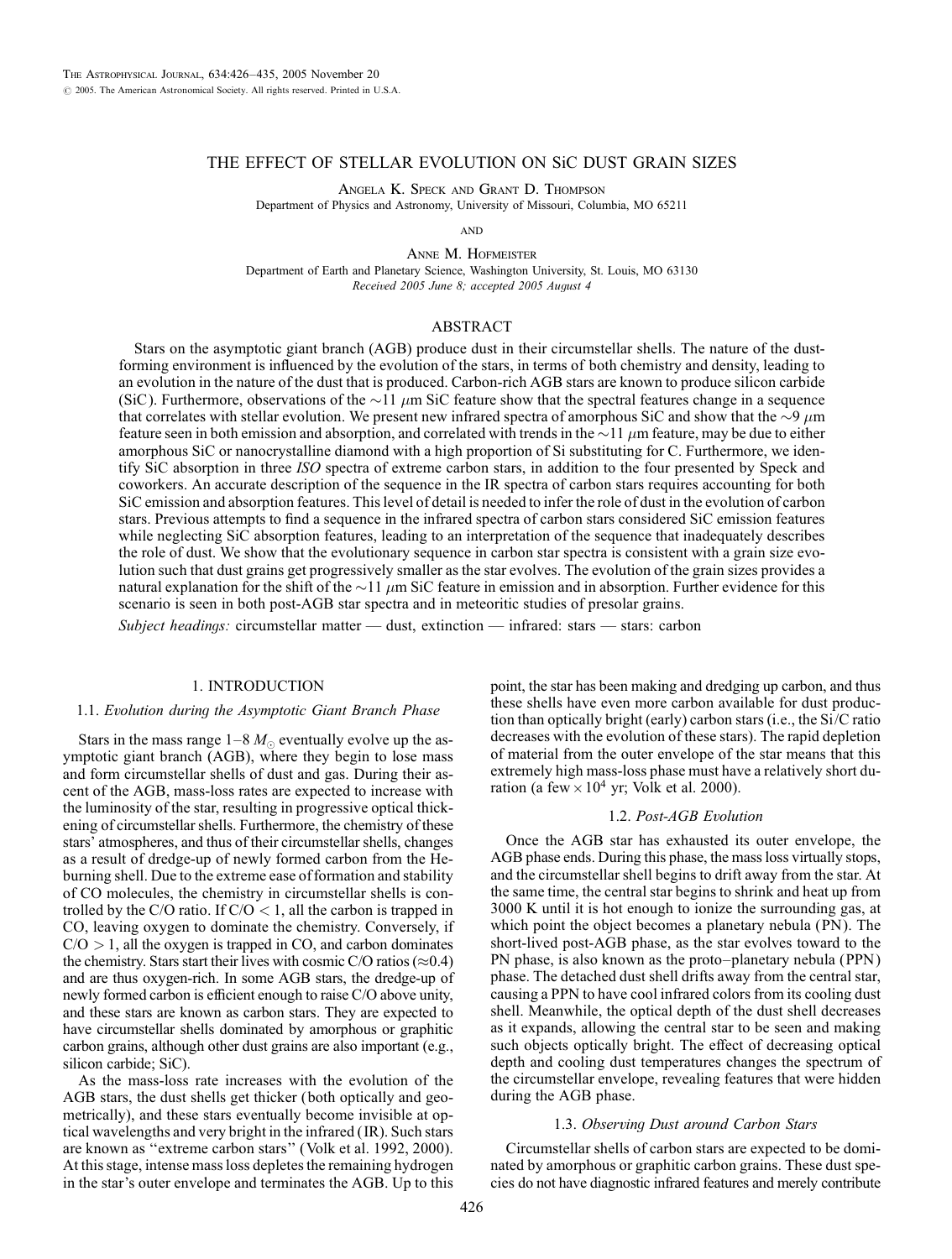to the dust continuum emission. However, silicon carbide (SiC ) does exhibit a strong infrared feature, which can be exploited when studying carbon stars.

In the context of stardust, SiC has been of great interest since its formation was predicted by condensation models for carbonrich circumstellar regions (e.g., Friedemann 1969; Gilman 1969). Gilra (1971, 1972) predicted that SiC should reemit absorbed radiation as a feature in the  $10-13 \mu m$  region. Following these predictions, a broad infrared (IR) emission feature at  $\sim$ 11.4  $\mu$ m that is observed in the spectra of many carbon stars has been attributed to solid SiC particles (e.g., Hackwell 1972; Treffers & Cohen 1974). Indeed, SiC is now believed to be a significant constituent of the dust around carbon stars. Although Goebel et al. (1995) and Clément et al. (2003) adopted the name  $11+\mu m$ feature to reflect the variation in observed peak positions in astronomical spectra, this implies that the features always occur longward of 11  $\mu$ m. We have adopted  $\sim$ 11  $\mu$ m to reflect the variations in peak positions of this feature.

The effect of the evolution of the density of the dust shell on observed features, and particularly on the  $\sim$ 11  $\mu$ m feature, has been discussed extensively (e.g., Cohen 1984; Baron et al. 1987; Willems 1988; Chan & Kwok 1990; Goebel et al. 1995; Speck et al. 1997; Sloan et al. 1998; see  $\S 3.1$ ). Not all these previous works agree. All studies concur that the increasing optical depth leads to decreasing color temperatures from the stars as the stellar photosphere becomes hidden from view and the dust from which we receive light becomes progressively cooler. At the same time, the  $\sim$ 11  $\mu$ m feature tends to become weaker (relative to the continuum) and more flatly topped (less sharply peaked), and possibly broader. Various explanations of this behavior have been proposed, but none are entirely satisfactory. Initially, the diminution of the  $\sim$ 11  $\mu$ m feature was attributed to coating of the grains by amorphous carbon (e.g., Baron et al. 1987; Chan & Kwok 1990). However, meteoritic data do not support this hypothesis (see  $\S 1.4$ ). Moreover, more recent studies of the  $\sim$ 11  $\mu$ m feature have shown that it is consistent with SiC self-absorption, i.e., absorption by cooler SiC particles located in the outer part of the dust shell, where they can absorb the SiC emission feature produced by warmer SiC closer to the central star (Speck et al. 1997). Indeed, Speck et al. (1997) showed that every star in their sample whose underlying continuum temperature satisfied  $T_{\text{col}} < 1200 \text{ K}$  was best fitted by self-absorbed SiC, whether the  $\sim$ 11  $\mu$ m feature was in net emission or net absorption. As the dust shell reaches extreme optical depths, the  $\sim$ 11  $\mu$ m feature will eventually be seen in net absorption. However, these absorption features are rare and have mostly been ignored in discussions of evolutionary sequences in carbon star spectra.

#### 1.4. Meteoritic Evidence

Silicon carbide is an important presolar grain found in meteorites. The isotopic compositions of presolar grains indicate that they originated outside the solar system. Presolar SiC was first discovered by Bernatowicz et al. (1987) and since then has been the focus of a great deal of laboratory work (see Bernatowicz et al. 2005 and references therein). The most important findings of this work are (1) that most of the SiC presolar grains were formed around carbon stars; (2) that nearly all ( $\sim$ 90%) are of the cubic  $\beta$ polytype; $^1(3)$  that with one exception, SiC grains are never found in the cores of carbon presolar grains (unlike other carbides— TiC, ZrC, and MoC); and (4) that the grain size distribution is large (1.5 nm–26  $\mu$ m), with most grains in the 0.1–1  $\mu$ m range but with single-crystal grains that can exceed 20  $\mu$ m in size.

Observations of the  $\sim$ 11  $\mu$ m feature have been compared with laboratory spectra of various forms of SiC, and after some false starts it has now been attributed to  $\beta$ -SiC, matching the information retrieved from meteoritic samples (Speck et al. 1999; Clément et al. 2003). However, there are still some discrepancies between observational and meteoritic evidence (most notably related to grain size). Studies of meteoritic SiC grains can aid our understanding of their evolution.

#### 1.5. Purpose

The goal of this paper is to extract the evolution of the dust from the infrared spectra of carbon-rich AGB stars (both optically bright and "extreme") and post-AGB stars. In  $\S 2$  we present new infrared spectra of amorphous silicon carbide that may explain some of the features seen in the carbon star spectral sequences. In  $\S 3$  we review studies of the infrared spectra of carbon stars that demonstrate the changes in spectral features associated with stellar evolution. We also present new detections of  $\sim$ 11  $\mu$ m absorption features in extreme carbon stars, which are essential to our understanding of the dust grain evolution. In  $\S 4$  we present a dust evolution sequence to explain the spectral changes in carbon stars. The summary and conclusions are in  $\S$  5.

## 2. NEW SPECTRA OF AMORPHOUS SILICON CARBIDE

### 2.1. Experimental Samples and Techniques

Superior Graphite donated the bulk  $\beta$ -SiC. The purity is 99.8%. Bulk  $\alpha$ -SiC (purity = 99.8%) in the 6H polytype was purchased from Alfa/Aesar (Lot c19h06). The grain size varied from 1 to 25  $\mu$ m. Nanocrystals of 2–5 nm size produced by gasphase combustion (Axelbaum et al. 1996) best match the X-ray diffraction pattern of  $\beta$ -SiC but contain some 6H as well (for details see Hofmeister et al. 2000). This sample may also contain SiC in the diamond structure, as synthesized by Kimura & Kaito (2003) and discussed further below. We designate this sample as "nano- $\beta + \alpha$ ." These three samples were studied by Speck et al. (1999) and Speck & Hofmeister (2004). Nanocrystals were also purchased from Nanostructured and Amorphous Materials, Inc. Amorphous SiC of 97.5% purity consists of  $10 \times 100$  nm<sup>2</sup> laths (stock 4630js). Nano- $\beta$  of 97% purity consists of 20 nm particles (stock 4640ke). Diamond of 95% purity consists of 3 nm particles (stock 1302jgy). Most SiC samples were dark gray, indicative of excess C or Si, e.g., inclusions of these elements. Nanodiamond is light gray, presumably due to graphite impurities. The  $\alpha$ -SiC is pale gray to amber and has little in the way of impurities.

Mid-IR spectra were obtained from  $\sim$ 450 to 4000 cm<sup>-1</sup> (2.2) to 25  $\mu$ m) at 2 cm<sup>-1</sup> resolution using a liquid-nitrogen–cooled HgCdTe detector, a KBr beam splitter, and an evacuated Bomem DA 3.02 Fourier transform interferometer. Thin films were created through compression in a diamond anvil cell (DAC), which was used as a sample holder and for the reference spectrum. Efforts were made to cover the entire diamond tip (0.6 mm diameter) with an even layer of sample, but slight irregularities in the thickness were inevitable. Far-IR data were obtained from powder dispersed in petroleum jelly on a polyethylene card from  $\sim$ 150 to 650 cm<sup>-1</sup> ( $\sim$ 15 to 67  $\mu$ m) using a DTGS<sup>2</sup> detec-<sup>1</sup> Silicon carbide can form into numerous different crystal structures, known tor and mylar beam splitter. A spectrum of nanodiamond (which

as polytypes.  $\beta$ -SiC is the cubic polytype and is now believed to be the dominant form of SiC forming around carbon stars; see  $\S 1.4$ , and Speck et al. (1997, 1999) and Daulton et al. (2003).

 $2$  Deuterated triglycine sulfate.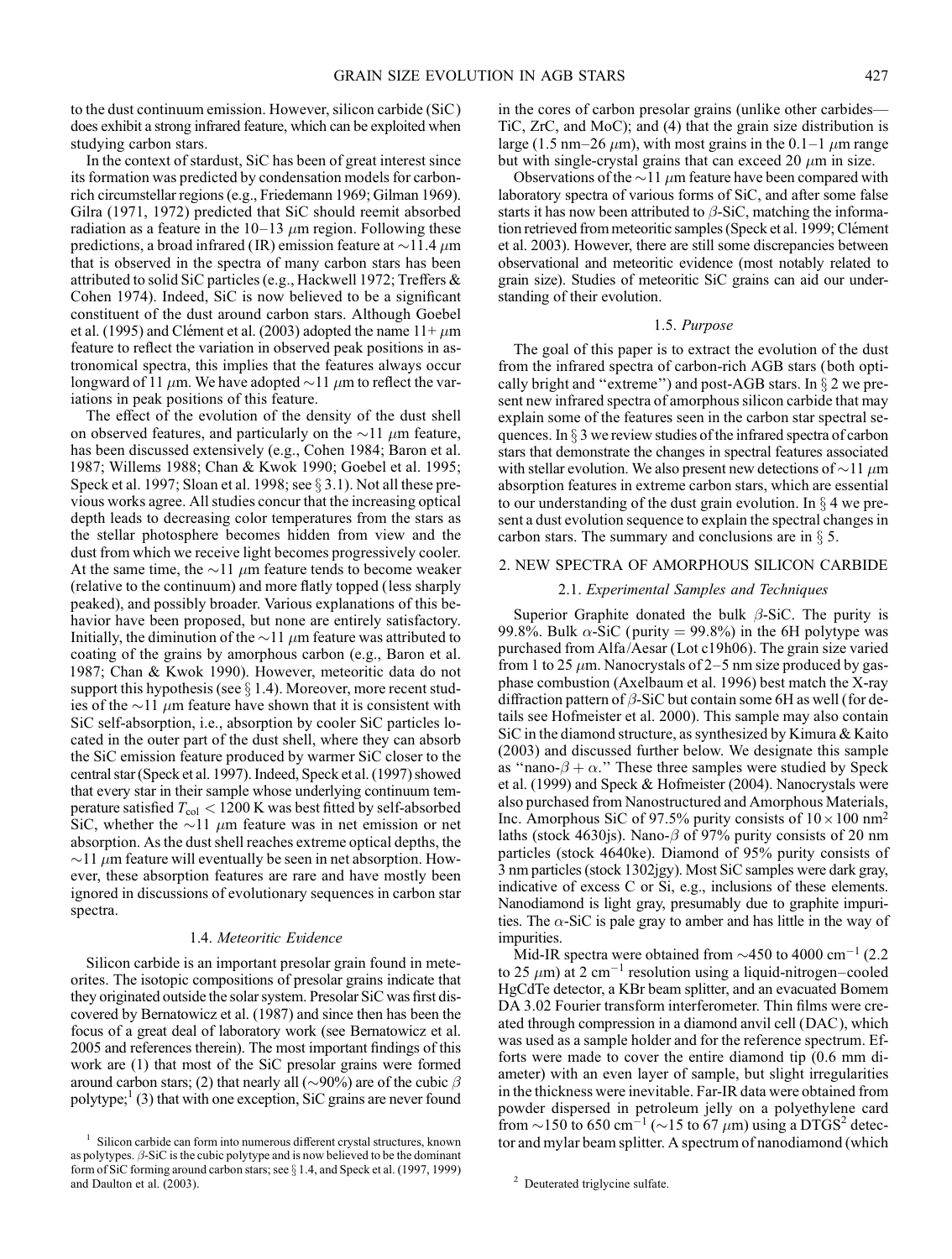

FIG. 1. - Merged far- and mid-IR spectra of various samples of SiC. Heavy solid line: Amorphous SiC. Light solid line: Nano- $\beta$ . Gray solid line: Nano- $\beta + \alpha$ . Dotted line: Bulk  $\beta$ . Dashed line: Bulk  $\alpha$ . Mid-IR segments ( $\lambda = 5-25 \mu m$ ) are raw data. Far-IR data were scaled to match, but the merging and scaling are equivocal.

should be featureless) was subtracted to remove the effect of scattering. For the bulk and nano- $\beta + \alpha$  sample, a thin film was made in a DAC, and a helium bolometer served as the detector. Far- and mid-IR spectra were scaled to match in the region of overlap and merged. For procedural details, see Speck et al. (1999) or Hofmeister et al. (2003).

### 2.2. Laboratory Results

The two nanocrystalline samples have spectra that closely resemble each other, whereas the spectrum of the amorphous sample is most similar to that of bulk  $\beta$ -SiC (Fig. 1). All samples have three peak complexes centered near 9, 11, and 21  $\mu$ m. The number and positions of the peaks constituting each com-



FIG. 2.-Dependence of spectra on thickness. Light lines, Nano- $\beta$ ; heavy lines, amorphous SiC. Dashed line, Thinest nano- $\beta$  sample; dotted line, thickest nano- $\beta$  sample; thick black line, thinnest amorphous sample; thick gray line, thickest amorphous sample. Raw data are shown.

plex vary, and the relative intensities of the complexes vary among the four samples (Table 1). Bulk  $\alpha$ -SiC shows only the 11  $\mu$ m complex. The shoulders in the spectrum shown are due to interference fringes, as the overtone combination peaks in this area are much weaker (e.g., Hofmeister et al. 2000). As it is clear from Figure 1 that the nanosamples have spectra unlike that of  $\alpha$ -SiC (and  $\alpha$ -SiC is absent from presolar grains; see § 1.4), the remainder of the discussion concerns the amorphous and  $\beta$ -SiC samples.

Some of the spectral differences are due to grain size. From Figure 2 (and Fig. 2 in Hofmeister et al. 2000), as the sample thickens, the LO (longitudinal optic) shoulder increases in intensity relative to the main peak (TO, transverse optic). This occurs because of light leakage (see Hofmeister et al. 2003 for a detailed explanation). The nanocrystalline samples produce spectra close to the expected intrinsic profile (see Spitzer et al. 1959), because their very fine grain sizes aid production of a thin, uniform film that covers the diamond tip. The rounded profiles for  $\beta$  and the amorphous SiC are attributed to production of less perfect films from these much larger particle sizes. The difference in relative intensity of the 11 and 9  $\mu$ m peaks between the

| Parameter                       | Bulk $\beta$ | Amorphous   | Nano- $\beta$           | Nano- $\beta + \alpha$ | Bulk $\alpha$   |
|---------------------------------|--------------|-------------|-------------------------|------------------------|-----------------|
|                                 | >1000        | $10 - 100$  | 3                       | $2 - 5$                | $\cdots$        |
|                                 | 8.4          | 8.4         | $\cdot$                 | .                      | $7.66$ (sharp)  |
|                                 | 9.3          | 9.26        | 8.95                    | 9.0                    | .               |
|                                 | 10.58        | 10.6        | 10.85                   | .                      | 10.55           |
| Barycenter or main $(\mu m)$    | 11.30        | 11.43       | .                       | 12.14                  | 11.85           |
| Main peak or shoulder $(\mu m)$ | 12.1         | 12.2        | 12.27                   | 12.14                  | 12.23           |
|                                 | .            | 16.3        | $\cdots$                | $\cdots$               | $16.02$ (sharp) |
|                                 | .            | 20          | .                       | .                      | .               |
|                                 | 20.5         | 22          | $\cdot$ $\cdot$ $\cdot$ | 21                     | .               |
|                                 | $\sim 0.35$  | 0.73        | 0.050                   | 0.15                   | .               |
|                                 | $\sim 0.1$   | $\sim 0.26$ | .                       | $\sim 0.3^{\rm a}$     | .               |

TABLE 1 Spectral Parameters of SiC in Various Forms

Note.—Peak positions obtained from thinnest samples examined.<br><sup>a</sup> Intensity is very uncertain, as the  $\sim$ 21  $\mu$ m peak was measured using a dispersion.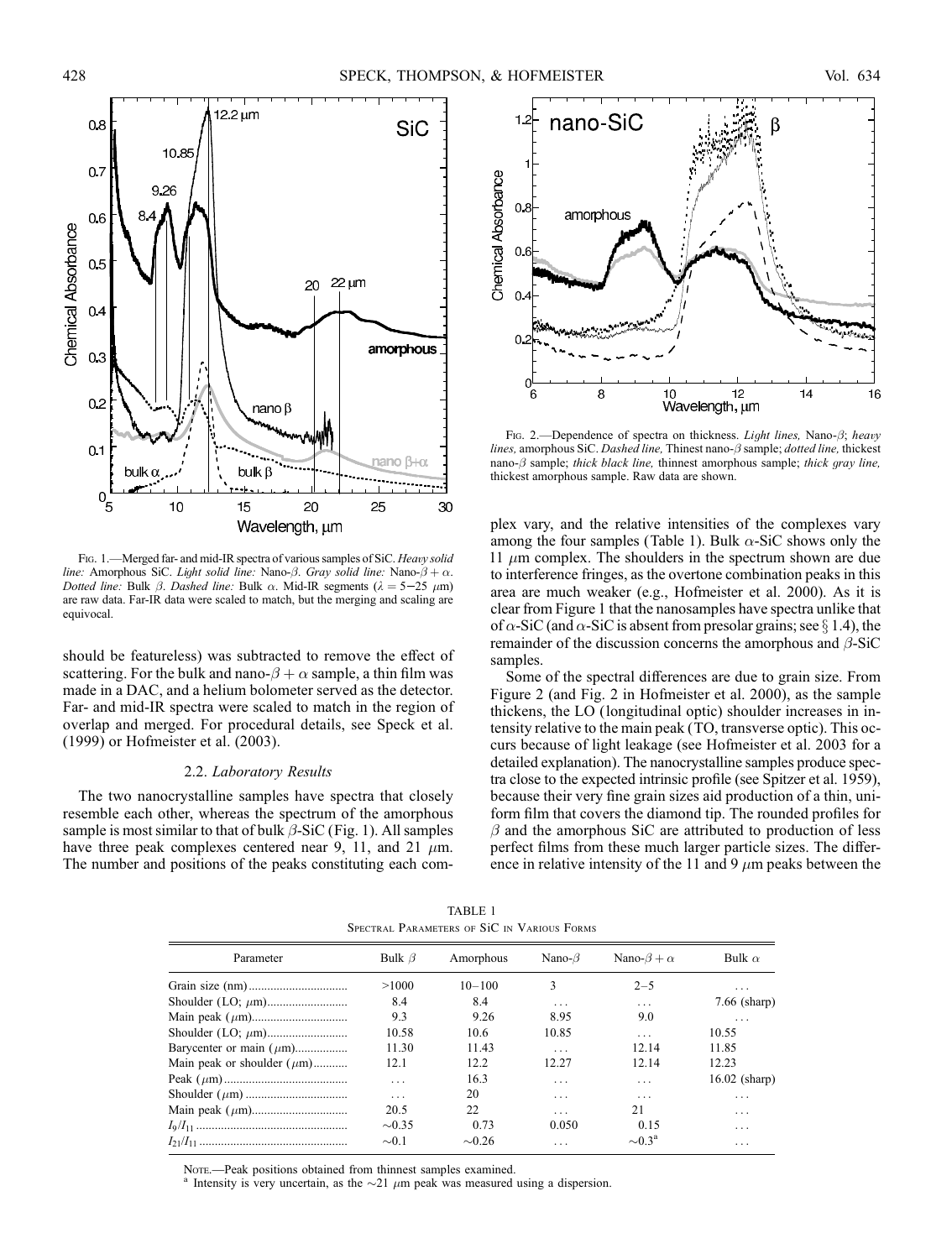two spectra acquired for amorphous SiC may be due to different film thicknesses and amounts of light leakage as well. However, the relative intensity of this pair varied among the spectra of the  $\beta$ -SiC sample but was consistent for nano- $\beta + \alpha$  (Fig. 2 from Hofmeister et al. 2000), suggesting an impurity as the origin.

As observed by Speck & Hofmeister (2004), the relative intensity of the 21 and 11  $\mu$ m peaks varied among the samples studied. This observation is supported by the two additional samples studied here, and intensities of the 21 and 9  $\mu$ m peaks are roughly correlated (Table 1). A feature similar to the 9  $\mu$ m peak has been observed in nanocrystals with varying proportions of Si and C by Kimura and colleagues. Carbon films that contain about 30% Si made by evaporation have a peak at 9.5  $\mu$ m (Kimura & Kaito 2003). From electron diffraction, the structure of the films is nanodiamond, and small amounts of  $\beta$ -SiC are also present (Kimura & Kaito 2003). Pure diamond structure should not have an IR peak, but impurity bands are well known, such as those due to nitrogen. Apparently, the Si-C stretch in the diamond structure differs from that in the derivative structure of  $\beta$ -SiC. Higher frequency is consistent with the lattice constant being smaller for diamond than for SiC.

Ion-sputtered carbon films with proportions of 10%, 30%, and 50% Si similarly contain particles of nanodiamond and IR absorption bands at 9.5 and 21  $\mu$ m. The 30% film has the most intense 9.5  $\mu$ m peak, whereas the 50% Si film contains nanocrystals of  $\beta$ -SiC in addition to the solid-solution nanodiamonds and weak peaks at 11.3 and 12.3  $\mu$ m (Kimura et al. 2005b).

Nanoparticles produced by radio-frequency plasma (Kimura et al. 2005a) absorb at 8.2 (shoulder), 9.2, a doublet at 11.2 and 11.7, and a moderately intense band at 21  $\mu$ m. The structure is nanodiamond.  $\beta$ -SiC peaks were rarely seen in the electron diffraction results, suggesting that the IR bands near 11  $\mu$ m result from short-range order (Kimura et al. 2005a). These authors attribute the 21  $\mu$ m band to excess carbon that may be present in interstitial sites in the solid-solution nanodiamond particles. The present data corroborate and augment their observations. Bulk  $\beta$ -SiC, nanocrystalline material, and amorphous nanosamples all behave similarly. In the amorphous sample the structural control is lost, so that the sample has places where the  $\beta$ -SiC structure occurs over the nearest neighbors and places where the nanodiamond structure occurs. These are approximately in equal proportions. Then there are local sites of excess C giving the 21  $\mu$ m band. That the 21 and 9  $\mu$ m peaks are strongest in the amorphous material corroborates assignment of these peaks to excess C in SiC, one of the possibilities proposed by Speck & Hofmeister (2004).

Therefore, the 9  $\mu$ m peak is indicative of Si-C locally in a diamond structure, and the 11  $\mu$ m, of Si-C locally in an SiC polytype. These peaks are found in amorphous SiC (observed here) and nanodiamond crystals (Kimura & Kaito 2003; Kimura et al. 2005a, 2005b). The ratios of these peaks are not correlated, but depend on the Si/C ratio of the material. Either amorphous SiC or nanocrystalline diamond with a high proportion of Si substituting for C is a good candidate for the carrier of the 9  $\mu$ m (see  $\S$  3.1) and 21  $\mu$ m ( $\S$  3.3) features.

#### 2.3. Comparison with Astronomical Environments

Figure 3 compares the amorphous SiC spectrum with the observed double-peaked emission feature seen in the spectrum of Y CVn (original published in Speck et al. 1997). Amorphous SiC provides peaks at the same positions as those observed in the double-peaked feature, but not in the same intensity ratio.

The shorter wavelength peak is due to excess carbon forming diamond-like structures in the amorphous or nanocrystalline



Fig. 3.—Comparison of double-peaked observed astronomical feature in the continuum-divided spectrum of Y CVn (*filled circles*) with laboratory spectrum of amorphous SiC (solid line).

SiC grains. The relative strengths of the two peaks in the laboratory spectra are controlled by the concentration of excess carbon in the grains. Therefore, we can manipulate the composition of the grains to obtain bigger or smaller short-wavelength peaks, relative to the longer wavelength  $Si-C$  peak. Furthermore, there may be a contribution to the  $Si-C$  part of the spectrum from the  $\beta$ -SiC also present in the circumstellar shells, further enhancing the longer wavelength peak relative to the shorter one. Figure 4 shows the effect of mixing amorphous and crystalline SiC to varying degrees.

Comparing Figures 4 and 5 shows that the double-peaked amorphous SiC spectrum in combination with  $\beta$ -SiC can explain the variety of absorption features observed in the spectra of extreme carbon stars (see also  $\S 3.2$ ). The differences in peak positions between the laboratory spectra and the observed astronomical absorption features are due to the effect of self-absorption and grain size, which is discussed in  $\S$  4.

### 3. SPECTROSCOPIC STUDIES OF CARBON STARS

### 3.1. IRAS LRS Studies of Carbon Stars

The spectra of carbon stars change with the evolution of the star. Several studies exist of the evolution of the  $\sim$ 11  $\mu$ m feature in carbon star spectra based on Infrared Astronomical Satellite  $(IRAS)$  Low Resolution Spectrometer (LRS) data, but they are somewhat contradictory. The majority of carbon stars exhibit the  $\sim$ 11  $\mu$ m feature in emission. With the exception of Speck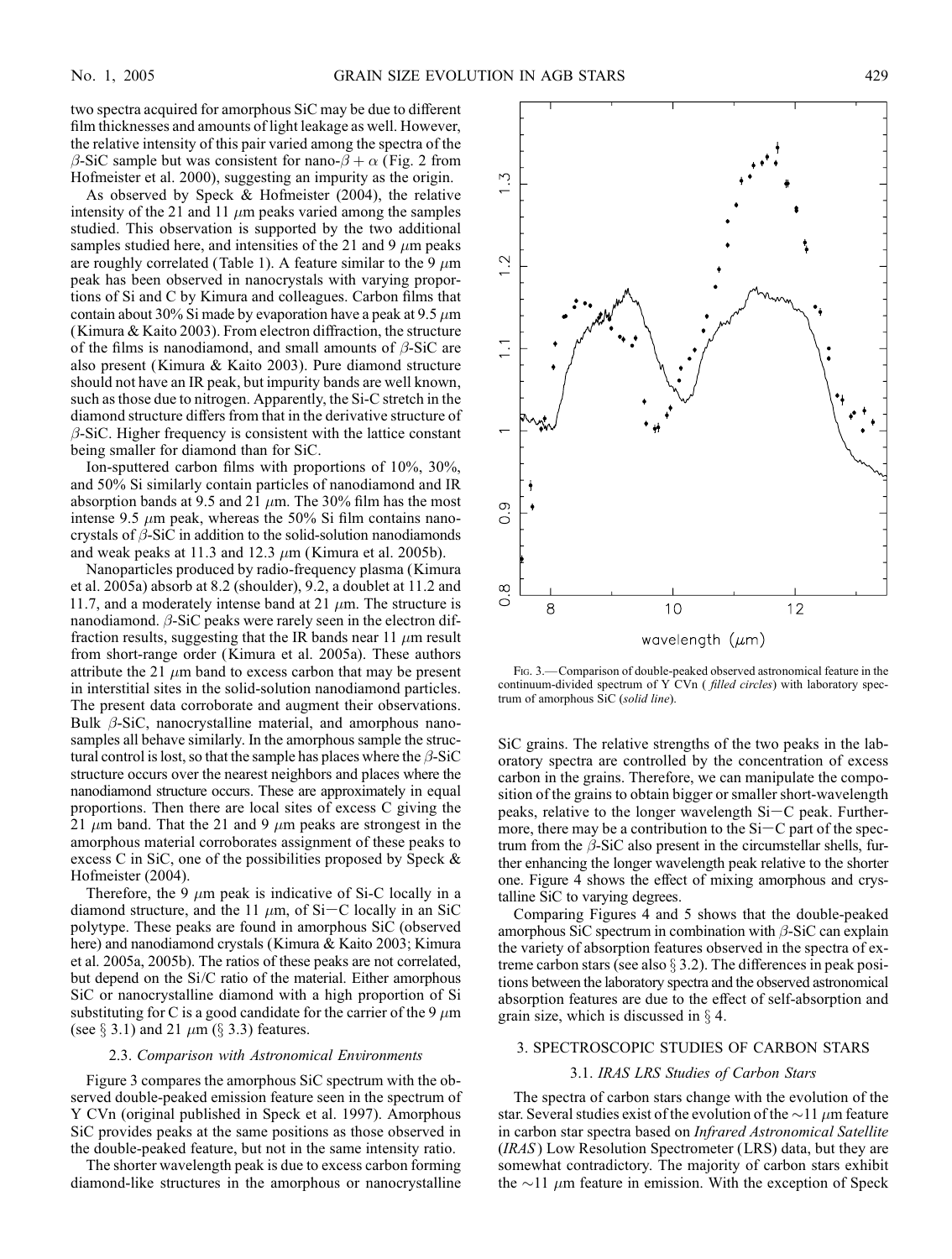

FIG. 4.—Effect of mixing amorphous and  $\beta$ -SiC.

et al. (1997), all attempts to understand the sequence of spectral features fail to include the SiC absorption feature. Here is the summary of the accepted evolutionary trends: Early in the carbon star phase, when the mass-loss rate is low and the shell is optically thin, the  $\sim$ 11  $\mu$ m SiC emission feature is strong, narrow, and sharp. As the mass loss increases and the shell becomes optically thicker, the SiC emission feature broadens, flattens, and weakens. Finally, once the mass-loss rate is extremely high and the shell is extremely optically thick, the SiC feature appears in absorption. Figure 6 shows spectra from Speck et al. (1997) that demonstrate these trends. Once the AGB phase ends, the dust thins and cools and we begin to see new features that are indicative of the dust in the extreme carbon star phase.

Little-Marenin (1986) found that the majority of  $\sim$ 11  $\mu$ m emission features peak at 11.15  $\mu$ m, with only 4% peaking longward of 11.6  $\mu$ m. Baron et al. (1987) found that as the continuum temperature decreases and the peak continuum strength of the  $\sim$ 11  $\mu$ m emission feature diminishes, the peak position tends to move to longer wavelengths (from  $\sim$ 11.3 to  $\sim$ 11.7  $\mu$ m). This trend is demonstrated in Figure 6. Willems (1988) and Goebel et al. (1995) found that the stars with high continuum temperatures tended to have the  $\sim$ 11  $\mu$ m emission feature at 11.7  $\mu$ m, with the 11.3  $\mu$ m feature arising in the spectra of stars with cool continuum temperatures, an obvious contradiction to the work of Baron et al. (1987). Speck et al. (1997) used a much smaller sample of ground-based United Kingdom Infrared Telescope (UKIRT) CGS3 spectra and found no correlation between the peak position of the  $\sim$ 11  $\mu$ m feature and the continuum temperature.

Baron et al. (1987) and Goebel et al. (1995) noticed that the decreasing continuum temperature is accompanied by the



Fig. 5.—Continuum-divided  $7-13 \mu$ m spectra of extreme carbon stars. Solid lines: ISO SWS spectra divided by model fits from Volk et al. (2000). Dashed lines: UKIRT CGS3 spectra divided by best-fit blackbody dust continuum from Speck et al. (1997). Spectra are offset in the y-direction for clarity: IRAS 00210+ 6221 is not offset; AFGL 5625 is offset by +0.2; AFGL 2477 is offset by 0.4; IRAS 17534-3030 is offset by 0.6; IRAS 06582+1507 is offset by 0.8; AFGL 3068 is offset by 1.0; and IRAS 02408+5458 is offset by 1.2.

emergence of a second spectral feature at  $\sim$ 9  $\mu$ m. Sloan et al. (1998) found an anticorrelation between the  $\sim$ 9  $\mu$ m feature and the decreasing continuum temperature, which is opposite to what was observed by both Baron et al. (1987) and Goebel et al. (1995). With such a diverse set of analyses and interpretations of what is essentially the same data set (except for Speck et al. 1997), no clear correlation can be discerned between changes in the spectral features and evolution of the dust. The differences in interpretation of the IRAS LRS data may stem from differing underestimations of the depth of the molecular (HCN and  $C_2H_2$ ) absorptions and thus the continuum level (Aoki et al. 1999).

## 3.2. The SiC Absorption Feature

The prototype for extreme carbon stars is AFGL 3068, which has an absorption feature at  $\sim$ 11  $\mu$ m, tentatively attributed to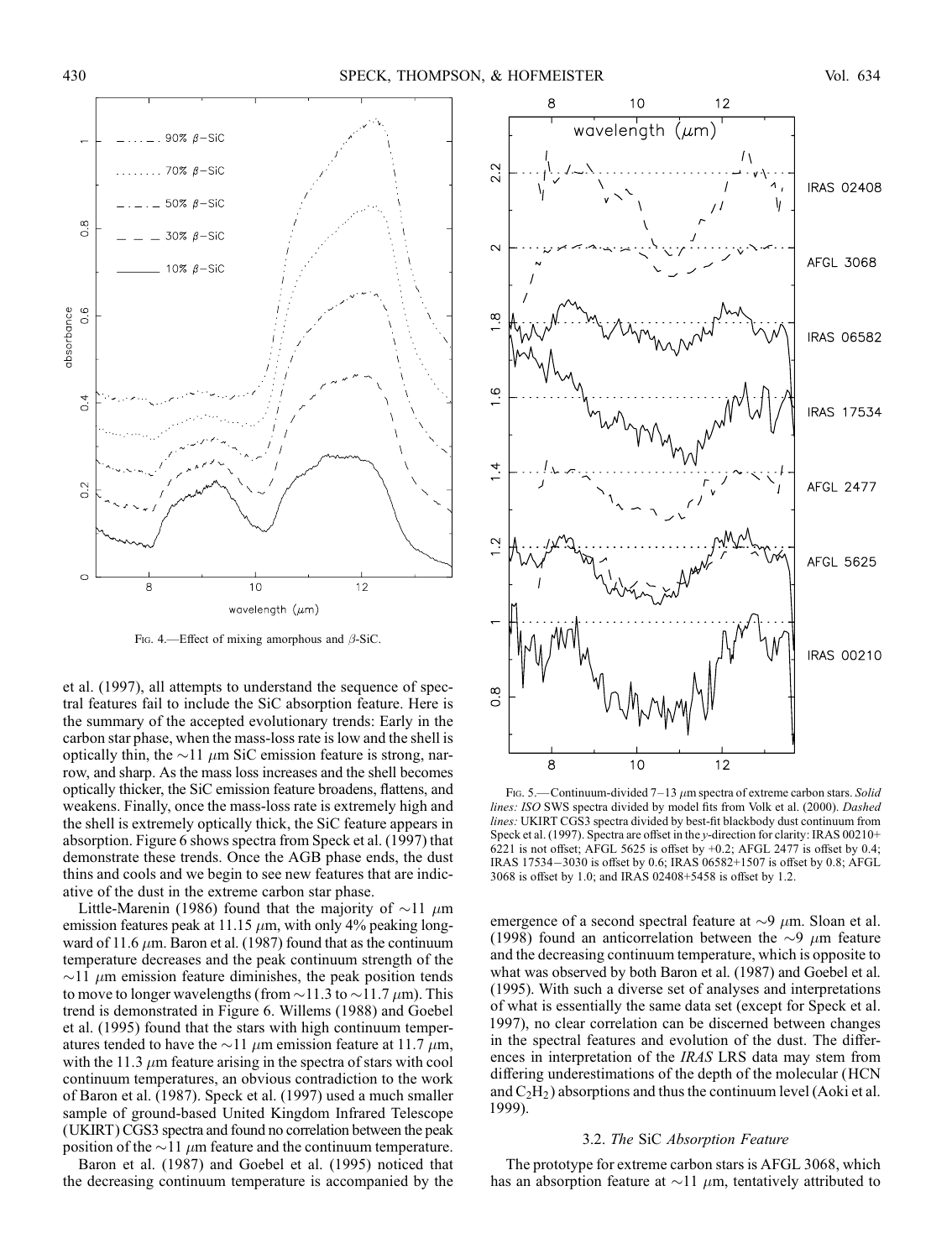

Fig. 6.—UKIRT CGS3 mid-infrared spectra of carbon stars from Speck et al. (1997). Top: Solid line, Spectrum  $(F_{\lambda})$ ; dashed line, continuum. Bottom: Continuum divided spectra. (a, d) Pure SiC emission. (b, e) Self-absorbed SiC emission. (c, f) SiC (self-)absorption. The x-axis is wavelength in  $\mu$ m.

absorption by SiC (Jones et al. 1978). Speck et al. (1997) reinvestigated AFGL 3068 and confirmed the absorption features. In addition, Speck et al. (1997) discovered three more extreme carbon stars (IRAS 02408+5458, AFGL 2477, and AFGL 5625) with  $\sim$ 11  $\mu$ m absorption features attributable to SiC. Two of these objects (AFGL 2477 and AFGL 5625) exhibited a doublepeaked absorption feature, with the  $\sim$ 11  $\mu$ m feature accompanied by a shorter wavelength absorption peak at  $\sim$ 9  $\mu$ m. Speck et al. (1997) attributed this shorter wavelength peak to interstellar silicate absorption along the line of sight, although it is possible that this feature is related to the  $\sim$ 9  $\mu$ m emission feature that accompanies the  $\sim$ 11  $\mu$ m emission feature in the spectra of some carbon stars. In all four cases, the  $\sim$ 11  $\mu$ m absorption feature actually "peaks" at 10.8  $\mu$ m.

The absorption features of AFGL 3068 and IRAS 02408+ 5458 were revisited by Clément et al. (2003), who showed that these features, as seen in Infrared Space Observatory (ISO) Short Wavelength Spectrometer (SWS) spectra, were consistent with isolated  $\beta$ -SiC nanoparticles. However, they could not fit the short-wavelength side of the  $\sim$ 11  $\mu$ m absorption feature using SiC alone, which may indicate that the  $\sim$ 9  $\mu$ m feature absorption is intrinsic to these stars and that its strength varies. This is discussed further in  $\S$  2.3.

The double-peaked absorption features of AFGL 2477 and AFGL 5625 were revisited by Clément et al. (2005). This work presented new infrared spectra of silicon nitride  $(Si<sub>3</sub>N<sub>4</sub>)$  and found a correlation between the observed double-peaked feature and the laboratory absorption spectrum. Furthermore, they were able to correlate various weaker longer wavelength absorptions in the astronomical spectra with those of  $Si<sub>3</sub>N<sub>4</sub>$  observed in the laboratory. However, while the match to the longer wavelength features is good, in their laboratory spectra the relative strength of the  $\sim$ 11 and  $\sim$ 9  $\mu$ m features compared to the longer wavelength features indicates that  $Si<sub>3</sub>N<sub>4</sub>$  is almost certainly present but cannot be solely responsible for these  $\sim$  11 and  $\sim$ 9  $\mu$ m absorption features.

Volk et al. (2000) presented the ISO spectra of five extreme carbon stars. They produced radiative transfer models, assuming amorphous carbon dust and including a way to fit the broad  $26-30 \mu m$  feature, but without trying to fit the absorption features in the 8–13  $\mu$ m range. We have divided the ISO spectra by their model fits, and the resulting spectrum of the  $7-13 \mu m$ region is shown in Figure 5, together with the continuumdivided spectra of extreme carbon stars from Speck et al. (1997). It is clear that IRAS 06582+1507 shows the  $\sim$ 11  $\mu$ m absorption feature seen in AFGL 3068 and IRAS 02408+5458. The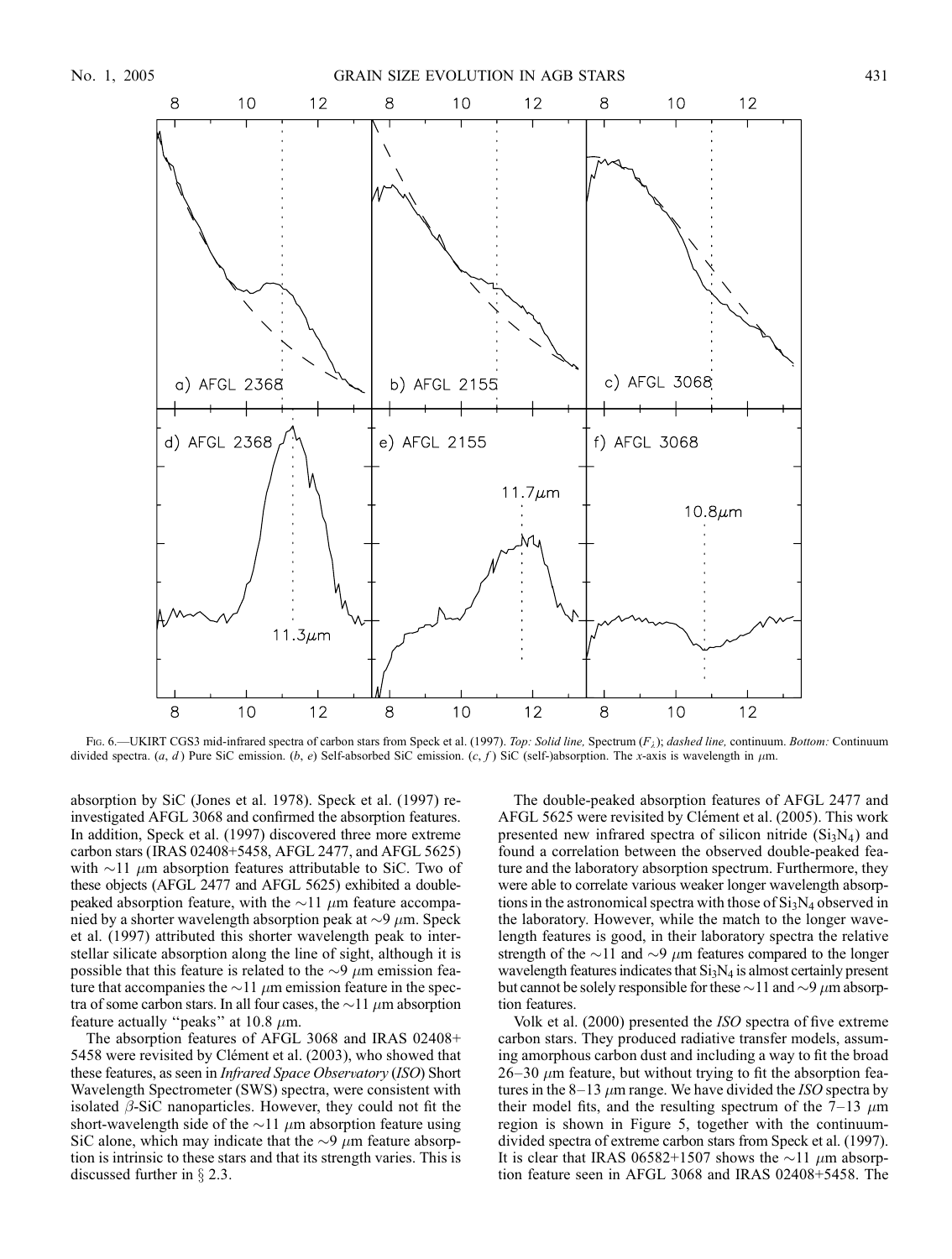spectrum of IRAS 00210+6221 shows a double/broad feature similar to that of AFGL 5625. IRAS 17534-3030 seems to be intermediate between the two. Given that the extreme carbon star phase is not expected to last more than a few  $\times 10^4$  yr, it is not surprising that stars that exhibit these features are rare. We now have four stars that exhibit the single  $\sim$ 11  $\mu$ m absorption feature and three that exhibit the broader double feature. It is no longer possible to ignore these absorption features when trying to understand the evolution of dust around carbon stars.

The  $\sim$ 9  $\mu$ m feature/wing appears to correlate with optical depth, appearing strongest when the  $\sim$ 11  $\mu$ m feature is in absorption, but it also exists when the  $\sim$ 11  $\mu$ m feature region weakly emits. This feature may be due to amorphous SiC with excess carbon (see  $\S 2$ ), in which case the formation of such grains occurs when the dust shell is denser, further up the AGB. This makes sense, in that the high-density shells may form dust grains so fast that the atoms do not have time to migrate to the most energetically favored position before another atom sticks on. In this way, we would expect to form amorphous rather than crystalline grains. If the double-peaked absorption feature is due to nanocrystalline grains, this further supports the hypothesis that grain sizes decrease as mass-loss rates increase. Furthermore, early in the life of a carbon star the dust-forming regions will have more Si than C for dust formation (the majority of the C atoms will be locked into CO molecules). As the star evolves and more carbon is dredged up from deep within the star, there will eventually be more C atoms than Si atoms, and excess C will get trapped in the grains.

The lack of amorphous SiC in meteoritic samples may be due to the relative scarcity of this form of SiC compared to the crystalline polytypes. A typical AGB star sends dust out into the interstellar medium for a few hundred thousand years, but the extreme carbon star phase is much shorter lived  $(<10<sup>4</sup>$  yr) and may not occur for all carbon stars (absorption features are rare). Therefore, we would expect there to be much more crystalline (mostly  $\beta$ -SiC) than amorphous SiC grains. Furthermore, there may well be a mixture of amorphous and  $\beta$ -SiC forming in the circumstellar shells of very evolved (extreme) AGB stars. Alternatively, the meteoritic data may support the attribution of the 9 and 21  $\mu$ m features to nanocrystalline SiC grains with diamond inclusions. Nanometer-sized SiC grains have been found in the presolar SiC samples (Bernatowicz et al. 2005).

#### 3.3. Carbon-rich Post-AGB Spectra: The 21  $\mu$ m Feature

Among the C-rich PPNe, approximately half exhibit a feature in their infrared spectra at 21  $\mu$ m (Omont et al. 1995). Subsequent higher resolution data revised the so-called 21  $\mu$ m position to 20.1  $\mu$ m (Volk et al. 1999). PPNe that display this feature are all C-rich and all show evidence of s-process enhancements in their photospheres, indicative of efficient dredge-up during the ascent of the AGB (Van Winckel & Reyniers 2000). The 21  $\mu$ m feature is rarely seen in the spectra of either the PPN precursors, AGB stars, or their successors, PNe (however, see Volk et al. 2000; Hony et al. 2003). The observed peak positions and profile shapes of the 21  $\mu$ m feature are remarkably constant (Volk et al. 1999). This enigmatic feature has been widely discussed since its discovery (Kwok et al. 1989) and has been attributed to a variety of both transient molecular and long-lived solid-state species, but most of these species have since been discarded as carriers, except for hydrogenated amorphous carbons (HACs)/polycyclic aromatic hydrocarbons (PAHs; Justtanont et al. 1996; Volk et al. 1999; Buss et al. 1990; Grishko et al. 2001), and SiC (Speck & Hofmeister 2004). In the case of SiC, it is necessary for the dust grains to be small and contaminated with

carbon impurities in order for this feature to appear (Kimura et al. 2005a, 2005b). Furthermore, the cooling and thinning of the dust shell is essential to the emergence of this feature. During the AGB phase, the dust is too warm for this feature to appear, but as the dust cools the  $\sim$ 11  $\mu$ m feature of SiC is diminished and the 21  $\mu$ m feature is promoted by the underlying dust continuum emission. In this case, the changing spectrum reflects the change in temperature and optical depth of the dust shell, whereas the spectral features are indicative of the last stage of carbonrich evolution (the extreme carbon star phase).

### 4. SELF-ABSORPTION: THE EFFECT OF CHANGING GRAIN SIZES

Cohen (1984) interpreted the change in the appearance of  $\sim$ 11  $\mu$ m feature from sharp and narrow to broad and flat topped as possibly an effect of self-absorption. This was supported by Speck et al. (1997), who showed that all carbon star spectra in their sample with dust continuum temperatures less than 1200 K needed to have self-absorbed SiC in order to be fitted well. Selfabsorption exhibits some interesting characteristics that can be used to diagnose the nature of the dust grains that produce observed spectra.

Figure 7 shows how the absorption profile changes as particle thickness (i.e., grain size) increases. This appears to be a violation of Beer's law, in that the absorbance is not simply increasing (for a single wavelength) with thickness of the particles. This departure occurs because the measured intensity depends not only on the amount of light that the sample absorbs but also on the amount reflected at the surface facing the source. The main peak (the TO mode) becomes saturated in measured spectra when the actual amount of light transmitted at the TO frequency equals the reflectivity. This point is reached at lower thicknesses (grain sizes) for the strong TO mode than for the more weakly absorbing shoulder. Violations of Beer's law will alter self-absorption in astronomical environments but not emission spectra, because the latter are not affected by surface reflections. Therefore, emission spectra of the grains are not so sensitive to the grain size. As long as the grains are still small compared to the wavelength at which they are observed (i.e., grains smaller than  $\approx$ 1  $\mu$ m for 10  $\mu$ m spectra), the pure emission feature will appear at the same wavelength ( $\sim$ 11.3  $\mu$ m). However, once the grains are cool enough and the optical depth is high enough, self-absorption of the 11.3  $\mu$ m feature will begin and the profile of the feature will depend on the relative sizes of the grains.

In computing the effect of Beer's law violations on selfabsorption, we assume that the following hold: (1) the absorbing particles are thicker (larger) than the emitting particles; (2) the light received by the absorbing particles is that of the star,  $I_0$ , i.e., the inner cloud of emitting particles is rarefied enough that it contributes negligible intensity compared to the star; and (3) the outer dust transmits more light that the inner dust emits (i.e., starlight is also transmitted).

Beer's law states that the wavelength-dependent absorbance  $a(\lambda)$  of a given substance is proportional to the mass absorption coefficient  $\kappa_{\text{abs}}(\lambda)$  and the thickness through which the light has to pass  $d$ ,

$$
a(\lambda) = \kappa_{\text{abs}}(\lambda) d.
$$

Deviations from Beer's law may occur for many reasons. Strictly, Beer's law applies to transparent particles (i.e., particles that transmit some light at all wavelengths), and therefore at high concentrations/opacities may no longer be applicable. Other problems include stray light (McMillan & Hofmeister 1988).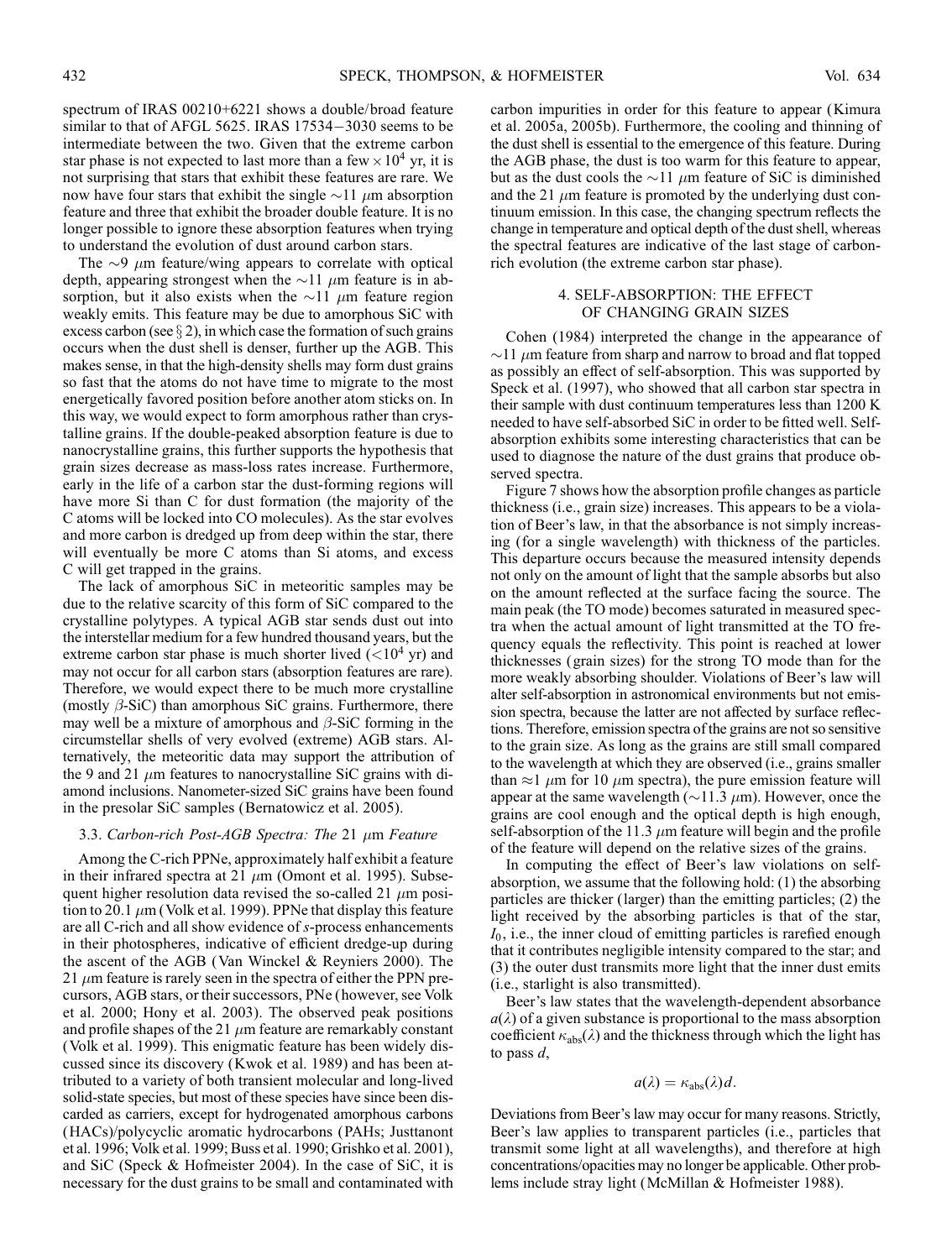

Fig. 7.—Effect of thickening dust samples. The fractional factor is  $f$  (see eq. [1]), which accounts for more or less light coming from the emitting grains. If the grains are all the same size, the absorption feature is in the same position as the emission feature. If the absorbing grains are larger, then there is an apparent shift in the feature position.

When measuring absorption, we usually measure the transmittance  $T(\lambda)$  of a material and thus obtain the absorptivity<sup>3</sup>  $A(\lambda)$  as

$$
T = \frac{I_{\text{trans}}}{I_0} = 1 - \frac{I_{\text{abs}}}{I_0} = 1 - e^{-a},
$$

$$
A = \frac{I_{\text{abs}}}{I_0} = e^{-a}.
$$

The light received from a circumstellar shell  $I_{\text{dust}}$  is given by

$$
I_{\text{dust}} = I_{\text{emit}} + I_{\text{trans}},
$$

where  $I_{\text{emit}}$  is the emission from the inner dust and  $I_{\text{trans}}$  is the transmission from the outer dust.

From Kirchhoff 's law, the emissivity is the same as the absorptivity, so that  $I_{\text{emit}} = I_{\text{abs}}$ . Therefore,

$$
\frac{I_{\text{dust}}}{I_0} = f \frac{I_{\text{abs}}}{I_0} + \frac{I_{\text{trans}}}{I_0},
$$
  

$$
\frac{I_{\text{dust}}}{I_0} = f e^{-a} + 1 - e^{-a},
$$

where the factor f varies from 0 to 1 as the fraction of light originating from emitting dust increases.

The absorption coefficient will change with grain size  $d$  because of the effect of reflections,

$$
\frac{I_{\text{dust}}}{I_0} = f e^{-\kappa_{\text{abs, inner}} d_{\text{inner}}} + 1 - e^{-\kappa_{\text{abs, outer}} d_{\text{outer}}}.
$$
 (1)

<sup>3</sup> Note that absorbance is the reciprocal of the log of the transmittance, in contrast to the absorptivity defined here.

Essentially, equation (1) provides the effective transmission of the dust. If Beer's law is followed (i.e., reflectivity is low and the particles are thin enough to transmit light at all frequencies), then  $\kappa_{\text{abs, inner}} = \kappa_{\text{abs, outer}}$  and the spectrum received is no different from the intrinsic absorptions. However, if the absorbing particles are larger and opaque at some frequencies (i.e., the TO mode), the spectrum will be altered. We have computed the effect of particle thickness on self-absorption in circumstellar shells, and the resulting spectra are shown in Figure 7. For  $\kappa_{\text{abs, outer}}d_{\text{outer}}$  we used baseline-corrected absorption spectra from the thickest sample of nano- $\beta$ -SiC shown in Figure 2, and for  $\kappa_{\text{abs, inner}}d_{\text{inner}}$  we similarly used the intermediate sample. The same results would be obtained for the thinnest sample. As the contribution of the emitting particles increases, the contribution of the LO component increases relative to the TO component, and the TO component appears to shift to longer wavelengths.

If the size and absorption coefficients are identical for both the inner and outer regions of the dust shell, then there will be no shift in the spectral features between emission and absorption. However, if the outer grains are larger, there will be a shift in the absorption to shorter wavelengths, as shown in Figure 7.

In terms of what we would expect to see in the sequence of carbon star spectra, the discussion above means that for optically thin dust shells, where we are seeing pure emission, the SiC feature should peak at 11.3  $\mu$ m and be sharp. As the optical depth goes up, the SiC feature will become self-absorbed, but if the grains in the outer part of the shell are larger than those in the inner zone, the absorption will occur preferentially on the LO side of the feature, diminishing the blue side, which would appear as a shift in the feature to longer wavelengths ( $\sim$ 11.7  $\mu$ m). As the optical depth gets high enough for the emission feature to be completely absorbed, we no longer see the 11.7  $\mu$ m feature, and the absorption will peak at a shorter wavelength (10.8  $\mu$ m) than the regular SiC feature at 11.3  $\mu$ m. This is shown schematically in Figure 8 (cf. Fig. 6). This mechanism explains the evolution in the observed SiC absorption feature in extreme carbon stars. Furthermore, it correlates with the evolution of the



Fig. 8.—Schematic of self-absorption and its effect on the peak position of the  $\sim$ 11  $\mu$ m feature.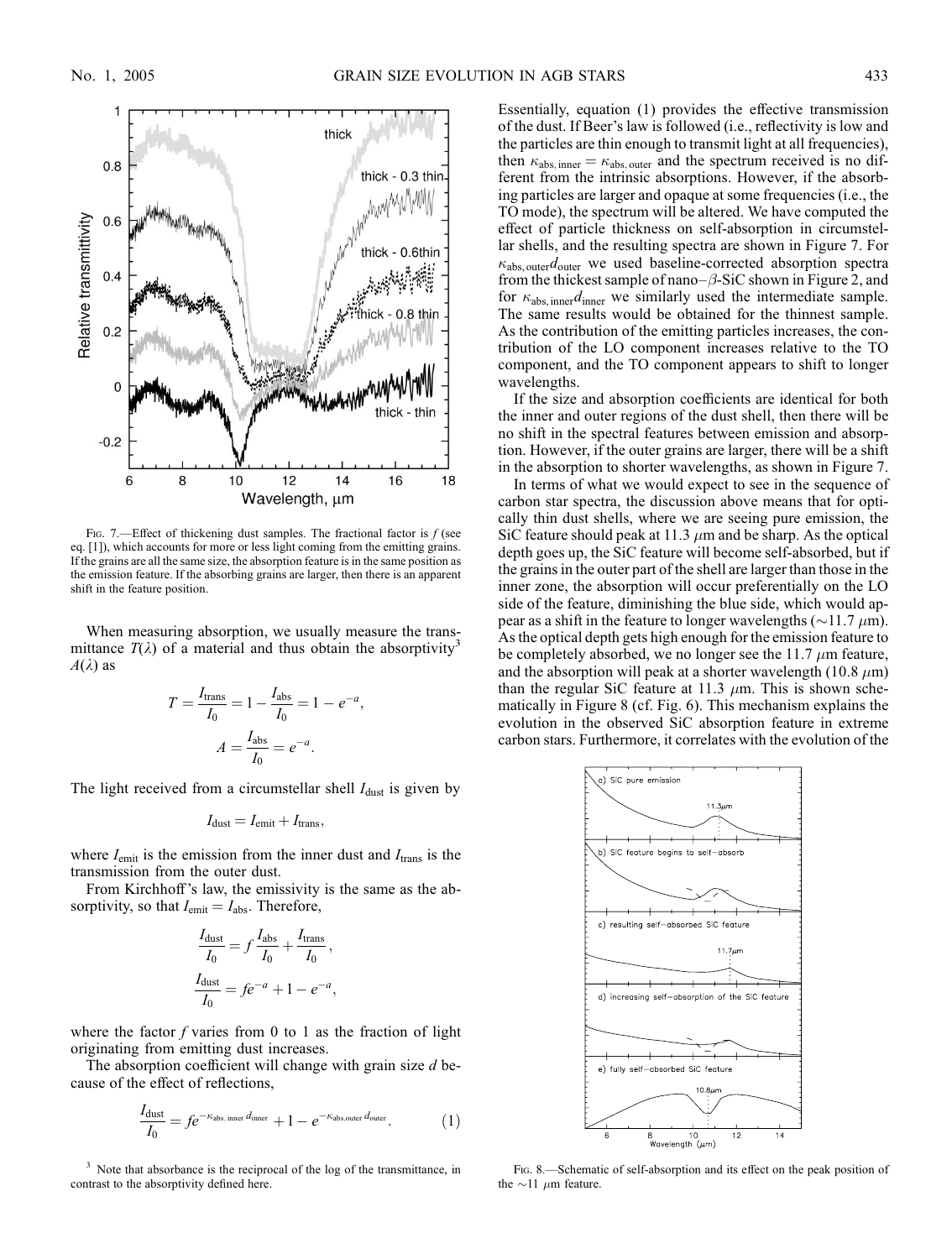spectral features as seen by Baron et al. (1987), who showed that as the continuum temperature decreases and the peak continuum strength of the SiC feature diminishes, the peak position tends to move from  $\sim$ 11.3 to  $\sim$ 11.7  $\mu$ m. This suggests that there is an evolution in the dust grains toward smaller dust grains with higher mass loss.

Two separate studies of presolar SiC suggest that there is an evolution in grain size that corresponds to the evolution of carbon stars. Prombo et al. (1993) found a correlation between grain size and the concentration of s-process elements in SiC grains taken from the Murchison meteorites. The Indarch meteorite presolar SiC grains yielded similar results (Jennings et al. 2002). In both cases, the smaller grains have higher relative abundances of s-process elements. Since newly formed s-process elements are dredged up along with carbon from the He-burning shell, they are more abundant in more evolved circumstellar shells than in early ones. Therefore, these results suggest that the grains formed around carbon stars decrease in size as the stars evolve and support the observations of the self-absorption effects described above.

Up until now, the generally accepted wisdom has been that low mass-loss rates early in the AGB phase lead to small grains, and increasing mass-loss rates permit the growth of larger grains. In the new scenario, smaller grain sizes with increasing mass loss can be understood in terms of potential nucleation sites. The hardest step in grain formation is the production of seeds onto which minerals can grow. In a low-density gas very few seeds can nucleate, leading to the formation of few grains. However, these few grains can grow large, because there are not so many grains competing for the same atoms. Conversely, in a highdensity gas it is easier to form seeds, but so many more nucleate that there are not enough atoms around for any individual grain to grow large. In this way, high densities lead to very dense dust shells of small grains. This effect may be exacerbated by the earlier outflows moving slower than the later outflows. If the stellar winds that drive the mass loss and send the newly formed grains away from the star accelerate with time, then the earlier grains will have more time closer to the star in regions dense enough for grain growth to occur. Since radiation-pressure coupling should be related to grain composition, and this will vary with the Si/C ratio, we may expect such an effect.

#### 5. CONCLUSIONS

The dust shells around carbon stars and their successors, carbon-rich post-AGB stars, evolve along with the star. In early

Aoki, W., Tsuji, T., & Ohnaka, K. 1999, A&A, 350, 945

- Axelbaum, R. L., Lottes, C. R., Rosen, L. J., & Huertas, J. I. 1996, in 26th International Symposium on Combustion (Pittsburgh: Combustion Institute), 1891
- Baron, Y., de Muizon, M., Papoular, R., & Pégourié, B. 1987, A&A, 186, 271
- Bernatowicz, T., Fraundorf, G., Tang, M., Anders, E., Wopenka, B., Zinner, E., & Fraundorf, P. 1987, Nature, 330, 728
- Bernatowicz, T. J., et al. 2005, in Meteorites and the Early Solar System II, ed. D. Lauretta & H. Y. McSween, Jr. (Tucson: Univ. Arizona Press), in press
- Buss, R. H., Jr., Cohen, M., Tielens, A. G. G. M., Werner, M. W., Bregman, J. D., Witteborn, F. C., Rank, D., & Sandford, S. A. 1990, ApJ, 365, L23
- Chan, S. J., & Kwok, S. 1990, A&A, 237, 354
- Clément, D., Mutschke, H., Klein, R., & Henning, T. 2003, ApJ, 594, 642
- Clément, D., Mutschke, H., Klein, R., Jäger, C., Dorschner, J., Sturm, E., & Henning, Th. 2005, ApJ, 621, 985
- Cohen, M. 1984, MNRAS, 206, 137
- Daulton, T. L., Bernatowicz, T. J., Lewis, R. S., Messenger, S., Stadermann, F. J., & Amari, S. 2003, Geochim. Cosmochim. Acta, 67, 4743
- Friedemann, C. 1969, Physica, 41, 189
- Gilman, R. C. 1969, ApJ, 155, L185

phases, the mass-loss rate is low, and hence the dust shell is optically thin. As these stars evolve, the mass-loss rate increases, and thus the dust shell gets more optically thick, until the star is completely obscured in visible light and very bright in the infrared. During this evolution the relative abundance of silicon to carbon  $(Si/C)$  available for dust formation decreases, so that in the early carbon stars there is more Si and C, whereas in the extreme carbon stars there is much more C than Si. Once the AGB phase ends, the existing dust shell spreads out, becoming optically thin and cooler. The combination of increasing density and increasing carbon on the AGB manifests itself in the nature of the dust grains, as seen in the spectral sequence for carbon stars.

Early in the carbon star phase, when the mass-loss rate is low and the shell is optically thin, the  $\sim$ 11  $\mu$ m SiC emission feature is strong, narrow, and sharp. As the mass loss increases and the shell becomes optically thicker, the SiC feature broadens, flattens, and weakens. Finally, once the mass-loss rate is extremely high and the shell is extremely optically thick, the SiC feature appears in absorption. The shifts in the peak of the  $\sim$ 11  $\mu$ m SiC feature are attributable to a combination of optical depth and grain sizes. The only way to see a shift in the absorption feature to 10.8  $\mu$ m is if the absorbing grains are larger than the emitting grains. Therefore, we have observational evidence to suggest that the grains formed in the circumstellar shell get smaller as the star evolves. Further evidence for this scenario is seen both in post-AGB spectra and in meteoritic studies of presolar grains.

We have presented new mid-IR laboratory spectra for various forms of SiC including amorphous SiC with excess carbon structure. These data corroborate and augment the laboratory work of Kimura & Kaito (2003) and Kimura et al. (2005a, 2005b), indicating that solid solutions of C replacing Si in SiC have the diamond structure on a local scale. This is a good candidate for the carrier of the  $\sim$ 9  $\mu$ m feature seen in both emission and absorption and correlated with trends in the  $\sim$ 11  $\mu$ m feature.

We are extremely grateful to the reviewer, whose comments significantly improved the paper. We would also like to thank Kevin Volk for providing us with his ISO SWS spectra and model fits for extreme carbon stars. Support for A. M. H. was provided by NASA grant APRA04-0000-0041.

#### **REFERENCES**

- Gilra, D. P. 1971, Nature, 229, 237
- 1972, in Scientific Results from the Orbiting Astronomical Observatory (OAO-2), ed. A. D. Code (NASA SP-310; Washington: NASA), 295 Goebel, J. H., Cheeseman, P., & Gerbault, F. 1995, ApJ, 449, 246
- 
- Grishko, V. I., Tereszchuk, K., Duley, W. W., & Bernath, P. 2001, ApJ, 558, L129
- Hackwell, J. A. 1972, A&A, 21, 239
- Hofmeister, A. M., Keppel, E., & Speck, A. K. 2003, MNRAS, 345, 16
- Hofmeister, A. M., Rosen, L., & Speck, A. K. 2000, in ASP Conf. Ser. 196, Thermal Emissions Spectroscopy and Analysis of Dust, Disks and Regoliths, ed. M. Sitko, A. L. Sprague, & D. K. Lynch (San Francisco: ASP), 291
- Hony, S., Tielens, A. G. G. M., Waters, L. B. F. M., & de Koter, A. 2003, A&A, 402, 211
- Jennings, C. L., Savina, M. R., Messenger, S., Amari, S., Nichols, R. H., Jr., Pellin, M. J., & Podosek, F. A. 2002, Lunar Planet. Sci. Conf., 33, 1833
- Jones, B., Merrill, K. M., Puetter, R. C., & Willner, S. P. 1978, AJ, 83, 1437
- Justtanont, K., Barlow, M. J., Skinner, C. J., Roche, P. F., Aitken, D. K., & Smith, C. H. 1996, A&A, 309, 612
- Kimura, Y., & Kaito, C. 2003, J. Crystal Growth, 255, 282
- Kimura, Y., Sato, T., & Kaito, C. 2005a, Carbon, 43, 1570
- Kimura, Y., et al. 2005b, J. Crystal Growth, 275, 977